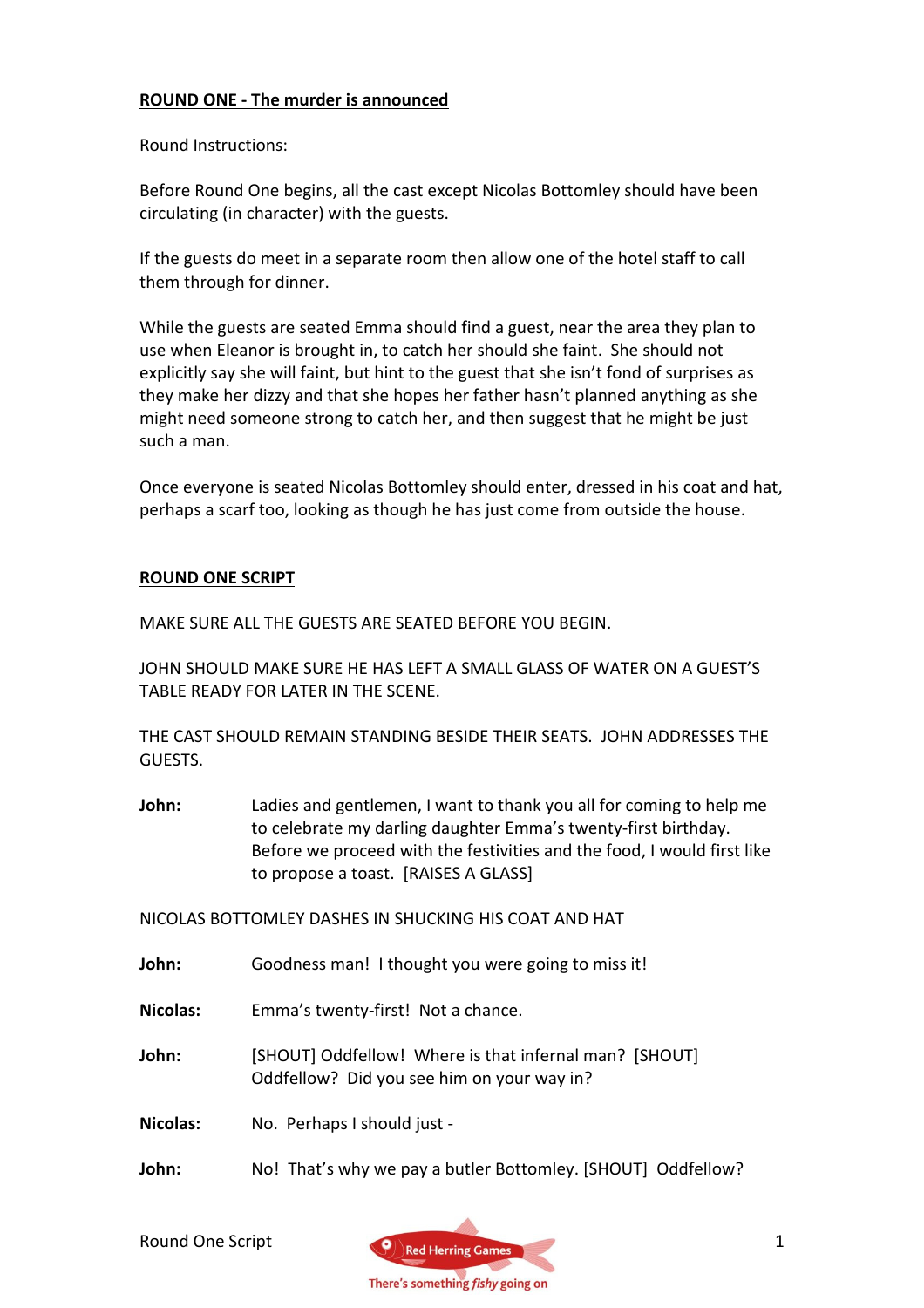Emma: [CALMLY TAKES COAT AND HAT] Here.

Eleanor: No Emma, it's your birthday. I'll do it.

ELEANOR TAKES THE HAT AND COAT.

Emma: Oh, you are a dear.

Eleanor: Nonsense.

ELEANOR LEAVES THE ROOM.

John: [RAISES GLASS AGAIN] As I was saying...

JOHN IS INTERRUPTED BY A LOUD SCREAM FROM ELEANOR OUTSIDE.

John: Hells bells! Whatever is the matter?

Larcey: (CONCERNED) That sounded like Eleanor!

LARCEY RUNS OUT OF THE ROOM.

Nicolas: Well I'll say this for him, the man can move.

John: Now, now Bottomley, just because you aren't the outdoor type. Brawns and brain do go hand in hand sometimes.

Nicolas: If you say so.

LARCEY ENTERS ROOM CARRYING (OR DRAGGING DEPENDING ON WHAT HE CAN MANAGE) A FAINTED ELEANOR. HE LOWERS HER TO THE FLOOR AND ALL THE CAST RUSH OVER. EMMA BENDS DOWN TO TEND TO HER AND THEN STANDS UP AT SOME POINT DURING THE EXCHANGE READY FOR HER OWN FAINT.

Emma: Eleanor!

John: Mr Larcey! What is the meaning of this?

Larcey: She… er… I just found her Mr Bleakwood.

Nicolas: Found her?

Larcey: By the body.

John: The body?

Larcey: The dead body.

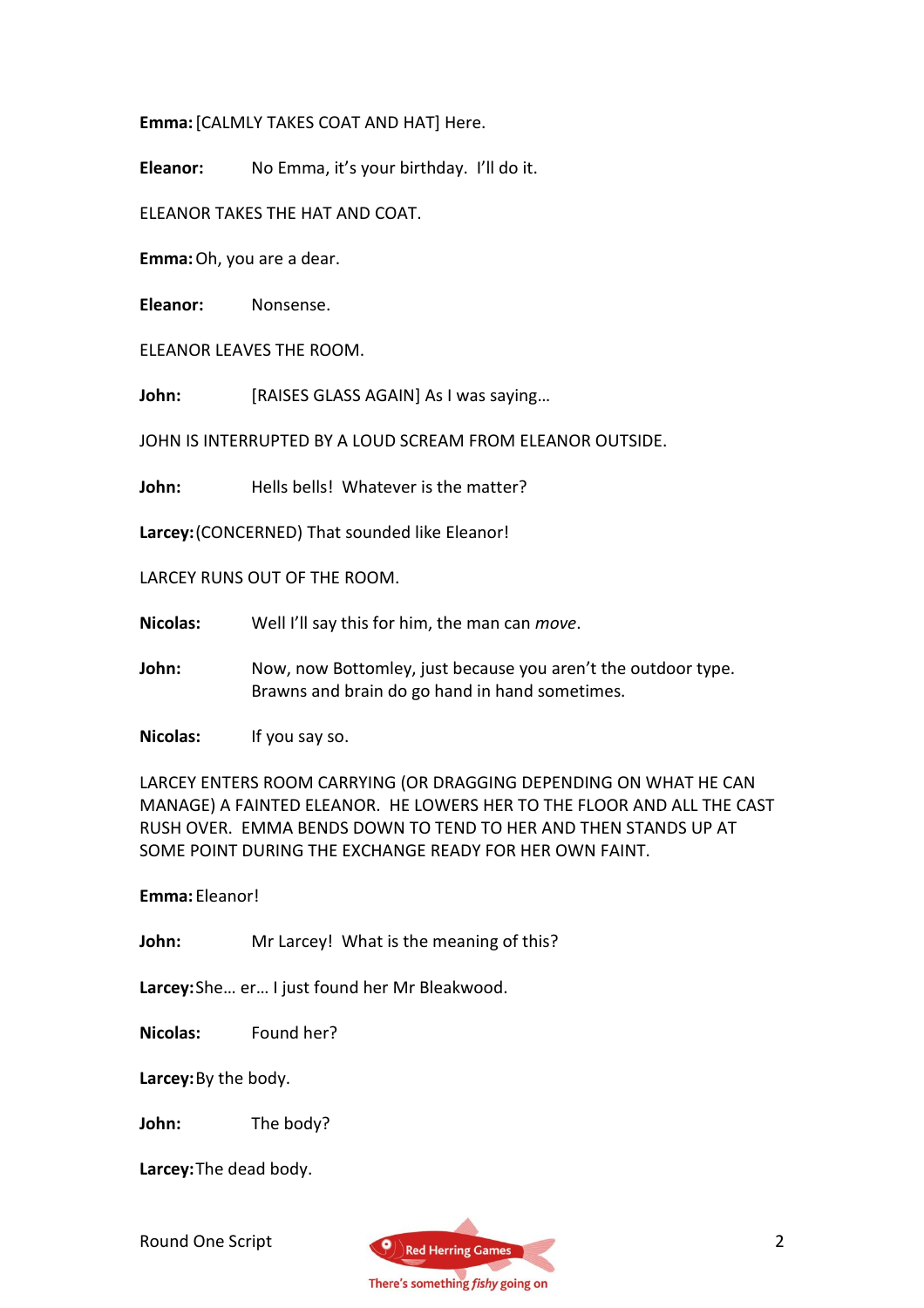Nicolas: The *dead* body?

Larcey: The dead body.

John: [INCREDULOUSLY SHOUTING] Dead body?

Larcey: Dead body. It's the  $-$ 

EMMA FAINTS ONTO THE PRE-ARRANGED PERSON. NICOLAS RUSHES OVER TO EMMA.

Nicolas: My goodness man, didn't you think about the ladies in the room?

Larcey: I, er, well...

John: Well then, while she's out... I believe you said something about a dead body?

Larcey: It's the butler.

John: Oddfellow?

Larcey: That's the man.

John: What about him?

Larcey: He's dead.

John: You mean… Oddfellow is dead?

Larcey: Yes sir.

John: And there was me thinking I'd have to berate him most severely when I – …where is he exactly?

Larcey: In the library sir.

John: Well, he can't stay there!

Larcey: No sir. Would you...er... like me to move him?

John: Would I like...? Of course I would! This is my house! I can't have dead bodies lying around, especially not in the middle of a – [TURNS TO NICOLAS] I say, how is she?

Nicolas: As well as can be expected.

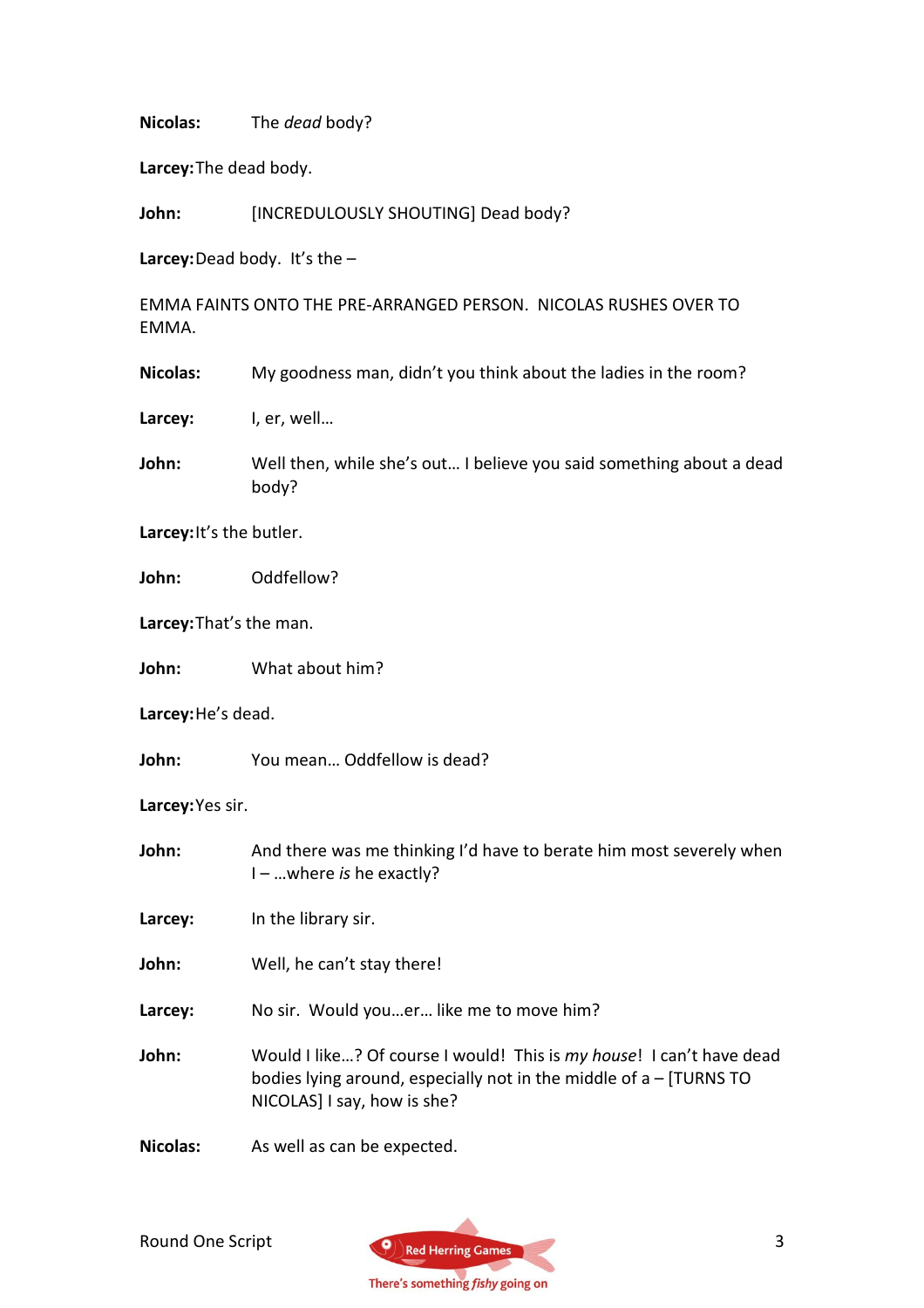John: Well then, leave her there Bottomley and go and help Larcey move Oddfellow before any other female wanders in and creates a scene.

NICOLAS AND LARCEY GLANCE WORRIEDLY AT THEIR FEMALE CHARGES AND THEN LEAVE THE ROOM. JOHN BLEAKWOOD WALKS OVER TO THE PERSON HOLDING ONTO EMMA.

John: [TO GUEST] Many thanks old bean. You've obviously got good reflexes. [TO EMMA] Emma darling? Emma?

JOHN PATS EMMA ON THE CHEEK TO ROUSE HER. SHE COMES ROUND SLOWLY.

Emma: Ohhh. Father?

John: Yes dear?

Emma: Is that you?

John: [BRUSQUELY] Of course it's me you ninny! I've sent Larcey and Bottomley to deal with the body.

Emma: The body! Ohhh…

EMMA FAINTS AGAIN.

John: Women! [TO GUEST] Just keep a hold of her will you? She'll come round I'm sure.

JOHN WALKS OVER TO ELEANOR.

John: Fleanor? Eleanor?

JOHN TRIES TAPPING HER AND THEN TAKES THE GLASS OF WATER HE HAD PUT DOWN EARLIER AND TOSSES IT ON HER FACE.

ELEANOR SPLUTTERS AWAKE.

Eleanor: [DAZED] Mr Bleakwood?

John: You fainted. Here. [JOHN HELPS ELEANOR UP] See what you can do with Emma.

ELEANOR WALKS OVER TO EMMA AND ROUSES HER QUIETLY WHILE THE MEN COME BACK IN.

LARCEY AND BOTTOMLEY COME BACK IN.

Larcey: Finished.

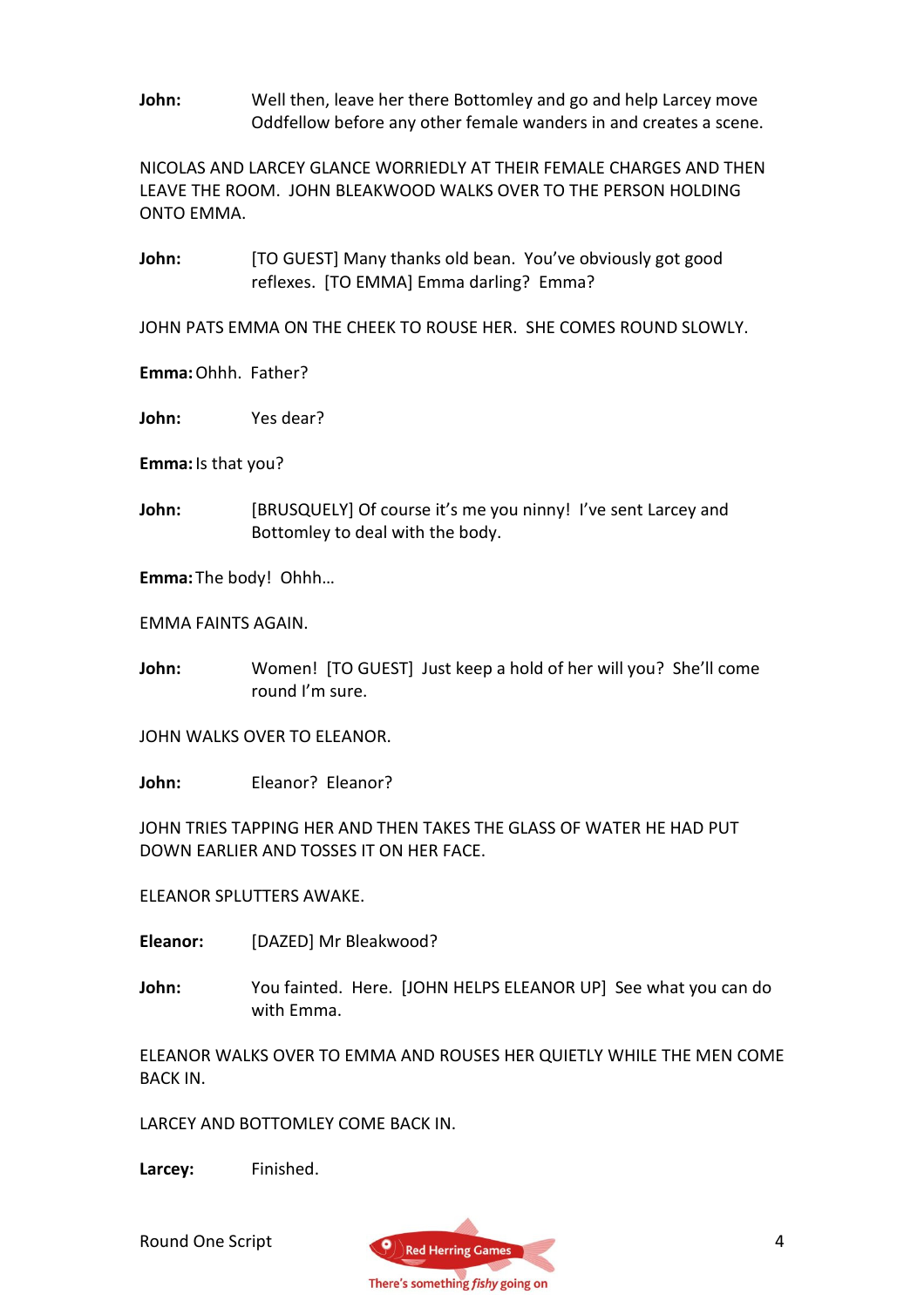| John:                                                                                      | Thank goodness for that. Emma dear, how are you doing?                                                                                                                                                                                                                                                               |
|--------------------------------------------------------------------------------------------|----------------------------------------------------------------------------------------------------------------------------------------------------------------------------------------------------------------------------------------------------------------------------------------------------------------------|
| Emma:                                                                                      | Errr, I'll be all right father. I just feel a little giddy.                                                                                                                                                                                                                                                          |
| Eleanor:                                                                                   | Some smelling salts would help. Do you have any Colonel?                                                                                                                                                                                                                                                             |
| John:                                                                                      | We keep them on a shelf in the under-stairs cupboard.                                                                                                                                                                                                                                                                |
| Larcey:                                                                                    | But - $!$                                                                                                                                                                                                                                                                                                            |
| <b>ELEANOR LEAVES.</b>                                                                     |                                                                                                                                                                                                                                                                                                                      |
| John:                                                                                      | But what? Let us just forget this nasty business and get on<br>with the party, yes? After all, I'm sure it's what Oddfellow<br>would have wanted.                                                                                                                                                                    |
| <b>Nicolas:</b>                                                                            | But                                                                                                                                                                                                                                                                                                                  |
| John:                                                                                      | But nothing! Have you forgotten? This is Emma's twenty-first!<br>Come on Emma, stand beside me and we'll start over. [JOHN<br>TAPS HIS GLASS AGAIN FOR ATTENTION] Ladies and<br>gentlemen, as I was saying, thank you all for coming to help us<br>celebrate Emma's twenty-first. I'd like to start by proposing a - |
| THERE IS THE SOUND OF A LARGE CLATTER OUTSIDE THE ROOM AND ELEANOR<br><b>SCREAMS AGAIN</b> |                                                                                                                                                                                                                                                                                                                      |
| LARCEY RUNS OUT SAYING:                                                                    |                                                                                                                                                                                                                                                                                                                      |
| Larcey:                                                                                    | Eleanor!                                                                                                                                                                                                                                                                                                             |
| John:                                                                                      | Oh hell. [JOHN KNOCKS BACK HIS DRINK] What now?                                                                                                                                                                                                                                                                      |
| <b>Nicolas:</b>                                                                            | We put Oddfellow under the stairs.                                                                                                                                                                                                                                                                                   |
| John:                                                                                      | You did what?!                                                                                                                                                                                                                                                                                                       |
| <b>Nicolas:</b>                                                                            | It seemed like the obvious place.                                                                                                                                                                                                                                                                                    |
| John:                                                                                      | The obvious I'm sorry Emma, it looks like I'll have to sort this<br>mess out myself. Bottomley - carry on.                                                                                                                                                                                                           |
| JOHN LEAVES. NICOLAS BANGS HIS GLASS TO GET EVERYONE'S ATTENTION.                          |                                                                                                                                                                                                                                                                                                                      |
| <b>Nicolas:</b>                                                                            | Ladies and gentlemen. Let me propose a toast: to our fondest<br>friend Emma Bleakwood.                                                                                                                                                                                                                               |